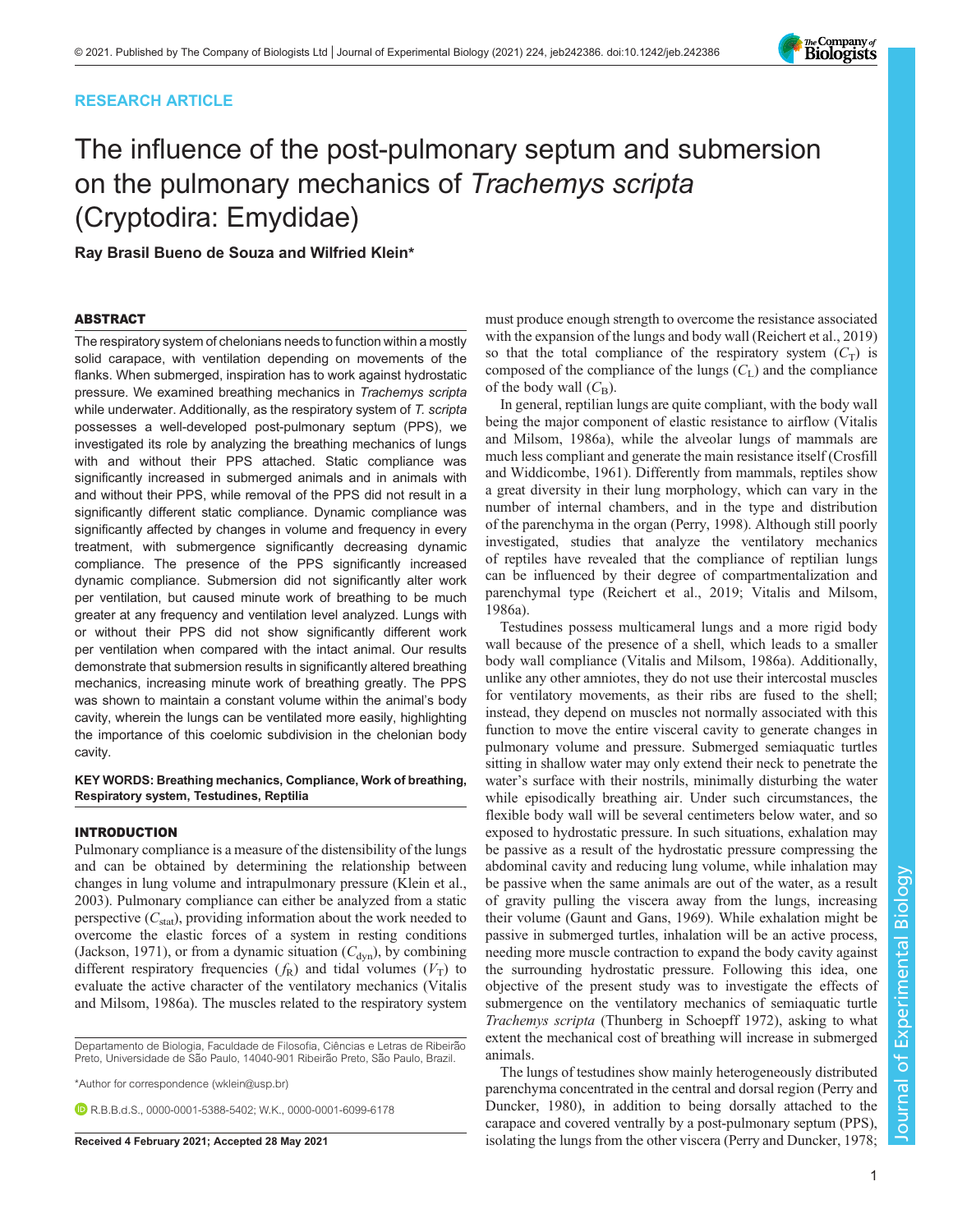<span id="page-1-0"></span>[Perry and Sander, 2004](#page-9-0)). The PPS is further connected to the liver directly through a ventral mesopneumonium as well as indirectly through the stomach and the ventral mesentery, while laterally the PPS is connected to the carapace [\(Lyson et al., 2014\)](#page-9-0). Among testudines, the degree of development of the PPS varies, so that in highly active marine species the PPS is well developed, while in some aquatic species with sedentary habitats it is reduced, even being absent in some species [\(Lambertz et al., 2010; Perry, 1998](#page-9-0); [Perry and Sander, 2004\)](#page-9-0). Trachemys scripta presents a very muscular PPS ([von Hansemann, 1915; Perry, 1983](#page-9-0); [Perry and](#page-9-0) [Sander, 2004](#page-9-0)) that covers the ventral part of the lungs and is laterally fixed to the carapace, with the exception of the caudal lung regions, which extend freely into the remaining body cavity (see [Fig. S1](https://journals.biologists.com/jeb/article-lookup/DOI/10.1242/jeb.242386); [Lambertz et al., 2010](#page-9-0)). These characteristics cause the cranial and central regions of each lung to be kept more immobile, while the posterior regions carry out the main volume changes ([Perry](#page-9-0) [and Duncker, 1978](#page-9-0)). The influence of the PPS on breathing mechanics in turtles, however, has not yet been investigated experimentally; in the present study, we analyzed the effect of the PPS on T. scripta lungs that still have the PPS connecting the lungs and body wall, compared with lungs that are free from the PPS. Such a comparison could highlight the importance of a functional separation of the lungs from the remaining viscera, even if it is an incomplete separation as seen in T. scripta, as highly efficient respiratory systems, such as those seen in birds and mammals, have evolved such a complete separation ([Klein and Owerkowicz,](#page-9-0) [2006](#page-9-0)).

### MATERIALS AND METHODS Animals

Ten juvenile red-eared slider turtles (Trachemys scripta, 230±80 g) of both sexes were obtained from the Jacarezário, Universidade Estadual Paulista – Campus Rio Claro, transported to the animal care facility of the Biology Department of the Faculdade de Filosofia, Ciências e Letras de Ribeirão Preto (FFCLRP), and maintained there for up to 1 month before experimentation in polypropylene boxes with both wet and dry regions, under a 12 h light/dark cycle at 25±2°C. The experimental protocol was approved by the ethics committee of the FFCLRP, protocol number 2020.1.267.59.9, and animals were used under federal approval (SISBIO number 35221-10).

### Experimental protocol

Animals were killed by an intraperitoneal injection of thiopental (150 mg kg−<sup>1</sup> ) and lidocaine (5 mg kg−<sup>1</sup> ), to avoid pain and discomfort during application. This dosage of thiopental caused analgesia and led to interruption of respiratory capacity within 20–30 min of application [\(Klein et al., 2003\)](#page-9-0). The trachea was then immediately cannulated through a catheter connected to a three-way stopcock. For measurement of lung volume and static mechanics, one connection of the three-way stopcock led to a plastic syringe and another was connected to a water-filled tube leading to a pressure transducer (Deltran). The signal from the transducer was amplified by a signal amplifier (AECAD 04P) and registered within a data acquisition system (PowerLab 8/35) linked to LabChart 7.0 software (ADInstruments). In the intact animals, we started from the resting position of the respiratory system, where the lungs were fully expanded and allowed to return to their resting position. Next, known volumes of air were introduced in a stepwise manner into the respiratory system until a pressure of about  $+30$  cmH<sub>2</sub>O was reached, then the air was withdrawn stepwise to a pressure of −10 cmH2O, and air was again injected stepwise until the initial

| Table 1. Body mass ( $M_{\rm b}$ ), maximum lung volume ( $V_{\rm L}$ ) and resting lung |
|------------------------------------------------------------------------------------------|
| volume $(V_{1r})$ of animals used in the present study                                   |

| $M_{b}$ (kg) | $V_L$ (ml) | $V_{\text{Lr}}$ (ml) |
|--------------|------------|----------------------|
| 0.070        | 4          |                      |
| 0.173        | 22         | $\overline{2}$       |
| 0.194        | 30         | 10                   |
| 0.198        | 26         | 6                    |
| 0.210        | 12         | 3                    |
| 0.239        | 42         | 12                   |
| 0.265        | 52         | 17                   |
| 0.288        | 48         | 8                    |
| 0.296        | 45         | 5                    |
| 0.332        | 50         | 10                   |

lung volume was reached. The accompanying pressure changes were recorded to obtain static pressure–volume curves. Static volume curves were constructed 3 times, maximally inflating the respiratory system between each trial, and allowing the system to return to its resting position.

For measurement of dynamic compliance and total work of breathing, the same apparatus was used, with the difference that in this case the tube leading to the syringe was connected in series to a pneumotachograph and then to an artificial respirator (Inspira, Harvard Apparatus). The changes in flow in the pneumotachograph were registered by a spirometer (FE141), whose signal was also fed into the data acquisition system and software. The spirometer was calibrated by applying a constant flow of  $5 \text{ ml s}^{-1}$  to the pneumotachograph. Predefined volumes of air (1, 2, 4, 6 and 8 ml) were injected into the respiratory system and then withdrawn by the ventilator at different frequencies (5, 10, 20, 30, 40 and 50 min−<sup>1</sup> ), thereby simultaneously measuring flow and pressure changes. Because of the factory settings of the mechanical ventilator used, ventilation was continuous with no pause between inflation and deflation, resulting in variable durations of inflation and deflation (0.6–6.0 s), and flow rates (0.2–13.3 ml s<sup>-1</sup>), according to the combination of volume and frequency applied. The greatest flow rates resulted in a measurable resistance of the system, as a result of the small caliber of the intratracheal cannula (0.85 mm inner diameter, 14 mm length) used. To compensate for this, we ran every combination of volume and frequency without any animal attached to the intratracheal cannula, calculated resistive work for every



Fig. 1. Mean (±s.e.m.) static compliance  $(C_{stat})$  for each treatment. Treatments groups were: Intact, animals out of water; Submerged, animals in a water bath; PPS+, exposed lungs with post-pulmonary septum (PPS) attached; PPS−, exposed lungs with PPS removed. For details, see Materials and Methods. Asterisks indicate a significant difference from Intact animals.  $M<sub>b</sub>$ , body mass.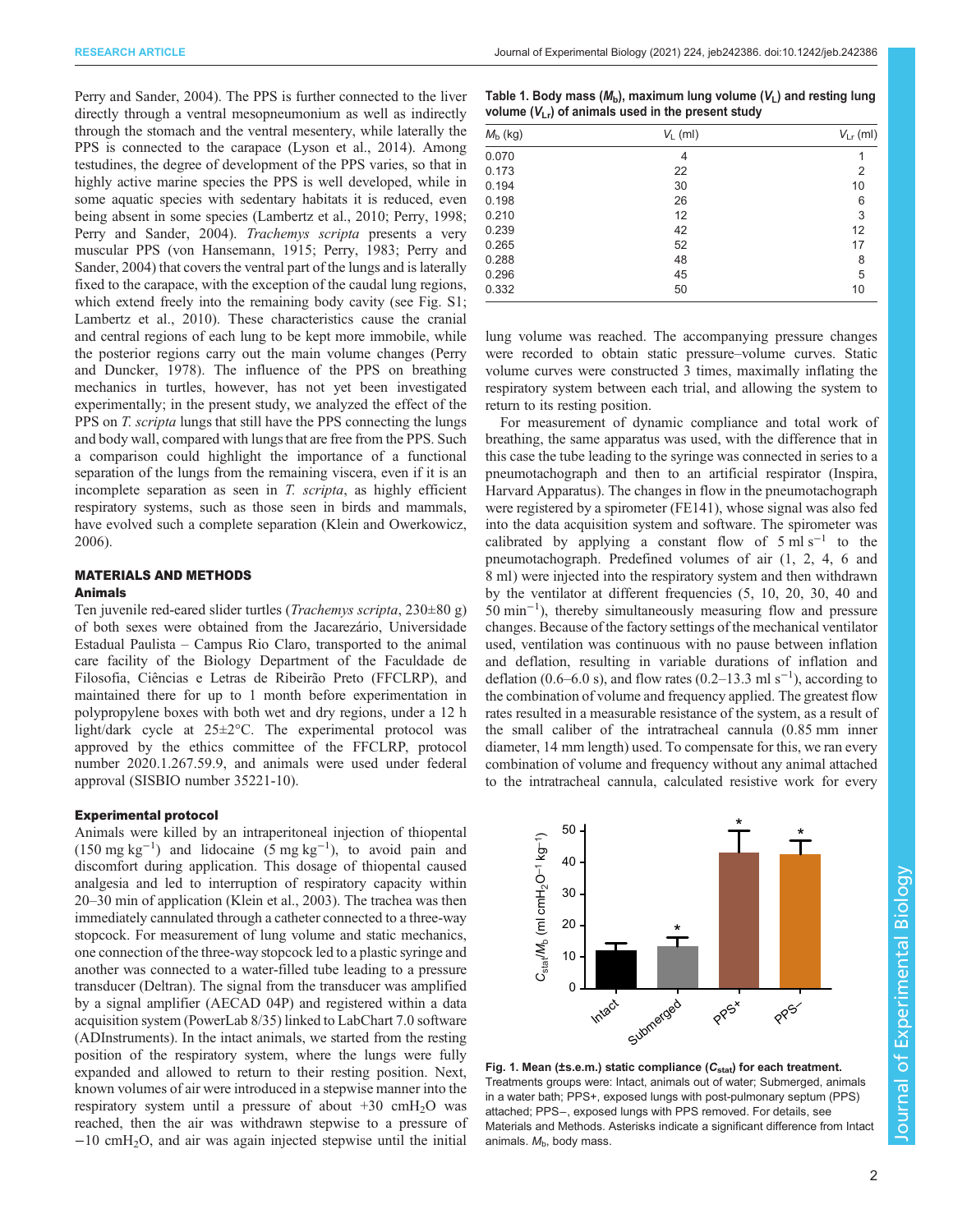<span id="page-2-0"></span>combination and subtracted this value from the work values obtained at the corresponding combinations of volume and frequency applied to the animals.

The protocol was applied in the following sequence. (1) 'Intact' animals in a supine position on a table (static compliance  $N=10$ , dynamic compliance and work of breathing  $N=7$ ). The supine position was chosen, as previous studies used the same position to analyze the static and dynamic breathing mechanics of reptiles [\(Perry and Duncker, 1978; Milsom and Vitalis, 1984](#page-9-0); [Vitalis and](#page-9-0) [Milsom, 1986a\)](#page-9-0), allowing us to compare our data with those given in the literature. (2) 'Submerged' animals in a prone position placed inside a water bath, covered with a column of approximately 5 cm of water above their carapace, extending the neck for the nostrils to break the water surface (static compliance  $N=8$ , dynamic compliance and work of breathing  $N=7$ ). (3) Animals that had had their plastron removed, as well as all their limbs and organs, except for the lungs, which retained an intact PPS ('PPS+';  $N=7$ ). (4) Dissected animals that had had their PPS removed ('PPS−'; N=5). For the last two treatments, a saline solution was used to keep the lungs moist throughout the procedures. Sample size was reduced for treatments because of lung perforations during dissection, or other difficulties during data collection.

### Data analysis

From the raw data obtained, we extracted values for maximum lung volume  $(V_L)$ , resting lung volume  $(V_{Lr})$ ,  $C_{stat}$ ,  $C_{dyn}$  and work of breathing following the methodologies of [Perry and Duncker](#page-9-0) [\(1978\)](#page-9-0), [Milsom and Vitalis \(1984\)](#page-9-0) and [Klein et al. \(2003\)](#page-9-0). Briefly,  $V<sub>L</sub>$  was determined as the total amount of air in the respiratory system.  $V_{\text{Lr}}$  was the amount of air that could be withdrawn from the resting position until a pressure of  $-10 \text{ cm}H_2O$ . C<sub>stat</sub> was defined as the inclination at the steepest part of the inflation curve. The total static compliance of the respiratory system  $(C_T)$ , synonymous with the Intact treatment) was the sum of the static compliance of the free lungs  $(C<sub>L</sub>$ , but here adopted as a synonym for the PPS− treatment) plus the static compliance of the body wall  $(C_{\text{B}})$ , such that  $C_{\text{B}}$  could be calculated by rearranging the following equation:

$$
\frac{1}{C_{\rm T}} = \frac{1}{C_{\rm B}} + \frac{1}{C_{\rm L}}.\tag{1}
$$

From this, the percentage of work required to overcome the elastic forces resisting the static inflation coming from the body wall or the lungs was calculated by:

$$
\%C_i = \left(1 - \frac{C_i}{C_B + C_L}\right) \times 100,\tag{2}
$$

where '*i*' is an index for  $C_{\text{B}}$  and  $C_{\text{L}}$ .

 $C<sub>dyn</sub>$  was defined as the slope of the line connecting the points of zero flow on the different pressure–volume loops. Work per ventilation  $(W)$  was obtained by determining the area of a pressure– volume loop that enclosed the inflation curve, a horizontal line connecting the maximum inflation volume with the y-axis, and the y-axis from zero to maximum volume (for reference, see area ABCIA in fig. 3A from [Milsom and Vitalis, 1984\)](#page-9-0). These areas were determined by exporting each pressure–volume loop into ImageJ Software (US National Institutes of Health, Bethesda, MD,



Fig. 2. Mean values of dynamic compliance ( $C_{dyn}$ ) plotted against ventilatory frequency ( $f_R$ ) for each treatment. (A) Intact, (B) Submerged, (C) PPS+ and (D) PPS−. Data were separated by the different pump volumes, given in the key. The residual plot for the different treatments is shown in the inset for each graph. The residual plot for the Intact treatment refers to the comparison with the Submerged treatment; the corresponding plot of comparison with PPS treatments is in [Fig. S2.](https://journals.biologists.com/jeb/article-lookup/DOI/10.1242/jeb.242386) Note the different y-axis scale for the PPS+ treatment (C) and for all residual plots.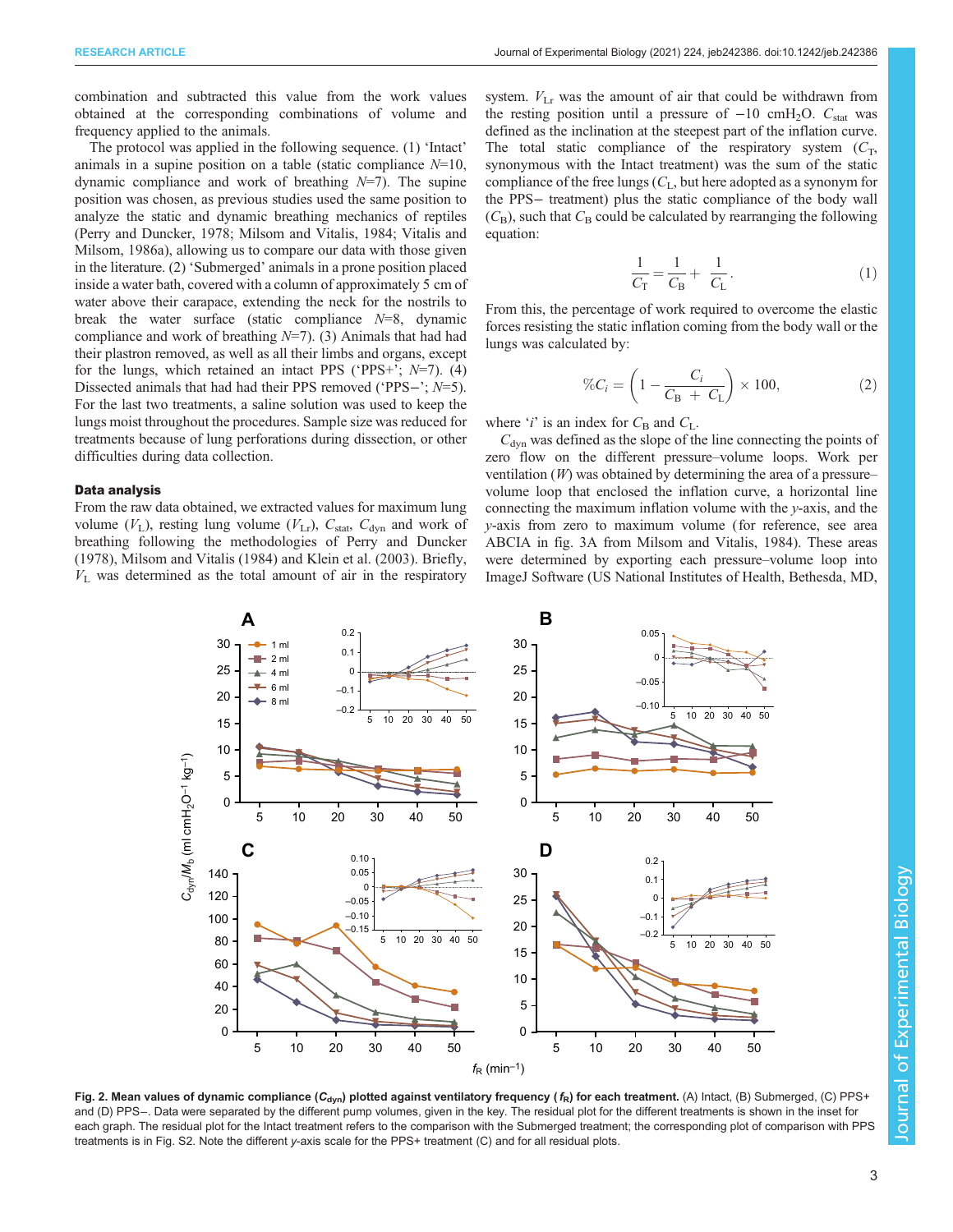<span id="page-3-0"></span>USA, [https://imagej.nih.gov/ij/\)](https://imagej.nih.gov/ij/) and determining the number of pixels in each area. The number of pixels was then transformed into work values (ml cmH2O ventilation<sup>−</sup><sup>1</sup> ) through division by a known area of 1 cm ml.

From *W*, isopleths were constructed as linear regression lines of  $log_{10}$ -transformed work by pulmonary ventilation  $(\dot{V}_e)$ , separated according to the different  $f_R$ , with  $f_R$  being calculated by dividing  $V_e$ by  $V_T$ . From this, vertical lines referring to pump volumes of 25, 50, 75, 100 and 125 ml min−<sup>1</sup> were plotted on the same graph, so that the anti-log of the work values for which these lines crossed the isopleths were used to calculate the minute work of breathing  $(W$  in ml cmH2O min<sup>−</sup><sup>1</sup> kg−<sup>1</sup> ), which was then plotted against the respiratory frequency and separated according to each of the four levels of ventilation.

Data were statistically analyzed by fitting a generalized estimating equation (GEE) model. Models with Gaussian and Gamma distribution, as different types of covariance matrix were compared, and adjustment of the residuals of each model to a Gaussian  $O-O$  plot, along with quasi information criterion  $(QIC)$ and correlation information criterion (CIC) tests, was used to choose the best model. From this, it was ascertained that the models with a Gamma distribution, an inverse link function, and an AR(1) matrix were the best choice for  $C_{\text{stat}}$ , while an 'exchangeable' matrix was best for  $C_{\text{dyn}}$  and W. For  $C_{\text{stat}}$ , the treatments were the only predictor, while for  $C_{\text{dyn}}$  and W, treatment, volume and frequency were used as explanatory variables, without considering their interactions. To analyze the effect of submersion, we compared the groups Intact and Submerged, while to analyze the influence of the PPS and the body wall as a whole, we compared the groups Intact, PPS+ and PPS−.

Analyses were carried out on data standardized by body mass  $(M<sub>b</sub>)$  and a significance level of 0.05 was adopted as an indicator of statistical difference. All data were analyzed in R 3.6.3 and the software Prism 6.0 (GraphPad Software, [https://www.graphpad.](https://www.graphpad.com/) [com/\)](https://www.graphpad.com/) was used to construct the graphs.

### RESULTS

### Static compliance

Lung volumes obtained during  $C_{stat}$  measurements are given in [Table 1.](#page-1-0) The Intact and Submerged treatments resulted in lower compliance values when compared with those of animals with exposed lungs [\(Fig. 1\)](#page-1-0). Submersion resulted in a significantly greater  $C_{\text{stat}}$  when compared with values for Intact animals, while exposure of the lungs significantly increased  $C_{stat}$  compared with that for Intact animals ([Table S1](https://journals.biologists.com/jeb/article-lookup/DOI/10.1242/jeb.242386)). The PPS+ group did not generate significantly different  $C_{stat}$  when compared with the PPS- group [\(Table S1\)](https://journals.biologists.com/jeb/article-lookup/DOI/10.1242/jeb.242386). Mean  $(\pm$ s.e.m.) values for  $C_T$  (12.28)  $\pm 2.03$  ml cmH<sub>2</sub>O<sup>-1</sup> kg<sup>-1</sup>),  $C_L$  (42.55 $\pm$ 4.37 ml cmH<sub>2</sub>O<sup>-1</sup> kg<sup>-1</sup>) and  $C_B$  (21.69±3.42 ml cmH<sub>2</sub>O<sup>-1</sup> kg<sup>-1</sup>) showed that  $C_L$  was much greater than  $C_{\text{B}}$  and  $C_{\text{T}}$ .

### Dynamic compliance

Changes in volume and frequency resulted in significant effects on  $C<sub>dyn</sub>$  in Intact and Submerged turtles, as well as in animals with exposed lungs (PPS+, PPS−; [Tables S2](https://journals.biologists.com/jeb/article-lookup/DOI/10.1242/jeb.242386) and [S3\)](https://journals.biologists.com/jeb/article-lookup/DOI/10.1242/jeb.242386). Compared with the Intact group, Submerged animals showed significantly different



Fig. 3. Mean values of work per ventilation (W) plotted against  $f_R$  for each treatment. (A) Intact, (B) Submerged, (C) PPS+ and (D) PPS−. Data were separated by the different pump volumes, given in the key. The residual plot for the different treatments is shown in the inset for each graph. The residual plot for the Intact treatment refers to the comparison with the Submerged treatment; the corresponding plot of comparison with PPS treatments is in [Fig. S2](https://journals.biologists.com/jeb/article-lookup/DOI/10.1242/jeb.242386). Symbols used as in [Fig. 2.](#page-2-0) Note the different y-axis scale for all residual plots.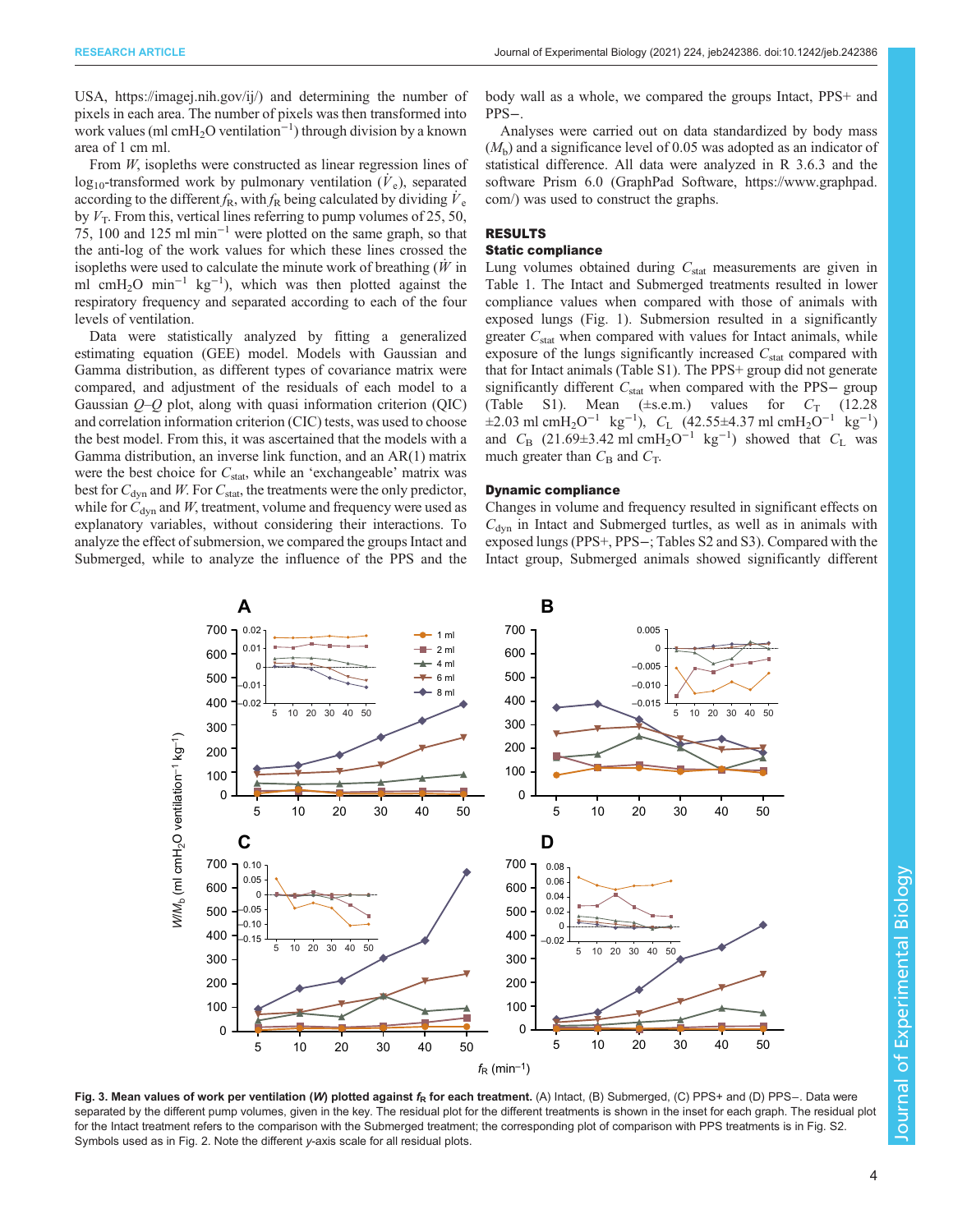<span id="page-4-0"></span> $C<sub>dyn</sub>$  overall, as well as at all volumes and several frequencies tested [\(Fig. 2;](#page-2-0) [Table S3\)](https://journals.biologists.com/jeb/article-lookup/DOI/10.1242/jeb.242386). Exposure of the respiratory system (PPS+, PPS−) generated significantly different  $C_{dyn}$  compared with that of Intact animals, while removal of the PPS resulted in a significantly lower  $C_{\text{dyn}}$  in PPS– animals when compared with the PPS+ group [\(Table S3\)](https://journals.biologists.com/jeb/article-lookup/DOI/10.1242/jeb.242386).

The changes in  $V_T$  and  $f_R$  had a significant influence on  $C_{\text{dyn}}$  so that the increase in frequency led to a tendency to decrease compliance, mostly at greater volumes. While an increase in volume generated an increase in  $C_{dyn}$  at low frequencies for Intact, Submerged and PPS− treatments, at greater frequencies in the Intact, PPS+ and PPS− treatments, and at low frequencies in the  $PPS+$  group,  $C<sub>dyn</sub>$  decreased with increasing volume. The influence of frequency was more accentuated in the treatments assessing the compliance of the lungs (PPS+ and PPS−), which showed a large initial drop with increasing frequency until reaching a state of minor variation, maintaining low  $C_{dyn}$  at greater frequencies, with a greater distinction between volumes in the PPS+ treatment ([Fig. 2](#page-2-0)).

### Work of breathing

For all groups, significant effects of volume and frequency on W were detected ([Table S2](https://journals.biologists.com/jeb/article-lookup/DOI/10.1242/jeb.242386)). Submersion did not generated a significant influence on  $W$  when compared with Intact animals  $(P=0.83;$  [Table S4](https://journals.biologists.com/jeb/article-lookup/DOI/10.1242/jeb.242386)). Exposure of the respiratory system also did not result in a significant difference in W between the Intact, PPS+ and PPS− groups, nor between the PPS− and PPS+ groups ([Table S4\)](https://journals.biologists.com/jeb/article-lookup/DOI/10.1242/jeb.242386).

The changes in  $V<sub>T</sub>$  and  $f<sub>R</sub>$  had a significant influence on W so that, for the Intact, PPS+ and PPS− treatments, the increase in both led to a tendency to increase  $W$ , especially at larger volumes [\(Fig. 3](#page-3-0); [Table S4\)](https://journals.biologists.com/jeb/article-lookup/DOI/10.1242/jeb.242386). This increase is better illustrated in Fig. 4, which shows W plotted against  $\dot{V}_e$  on log–log scales, separated according to volume and frequency. A more pronounced effect on  $W$  can be seen with increasing volume than with increasing frequency in the Intact, PPS+ and PPS- groups, where at low frequencies only small increases in  $W$  occurred, while at frequencies of 30, 40 and 50 min−<sup>1</sup> , greater increases were observed. For the Submerged treatment, a different pattern was found. At smaller volumes, little influence of frequency was observable, while at greater volumes the increase in frequency led to a tendency to decrease  $W$  (Fig. 4B). In Submerged animals,  $W$  at small volumes was always greater than that in Intact animals, independent of frequency, while at volumes of 6 and 8 ml and frequencies of 30, 40 and 50 min−<sup>1</sup> , W was greater than in the corresponding Intact animals.

The isopleths constructed for  $W$  were not parallel, but showed greater inclinations at higher frequencies, especially in the Intact and PPS− groups ([Fig. 5](#page-5-0)). The values obtained from [Fig. 5](#page-5-0) are presented in [Fig. 6](#page-6-0), which shows  $\dot{W}$  against  $f_R$ . These curves show a greater influence of the level of pulmonary ventilation than frequency on work for the Intact and PPS− treatments, while for the Submerged treatment a clear increase in  $\dot{W}$  can be observed with increasing frequency. For PPS+, a roughly U-shaped curve was obtained at higher ventilations, revealing a more complex relationship between frequency, ventilation and  $\dot{W}$  when compared with the other treatments.

## **DISCUSSION**

### Static compliance

The  $C_{\text{stat}}$  results obtained in this study follow the published data for turtles, as shown in [Table 2](#page-6-0). As expected, the  $C_B$  obtained in this



Fig. 4. Mean values of work per ventilation (W) against pulmonary ventilation ( $V_e$ ) for each treatment. (A) Intact, (B) Submerged, (C) PPS+ and (D) PPS−. Data are plotted on double logarithmic scales; the different ventilation frequencies and pump volumes used are indicated in the keys in A and C and apply to all panels.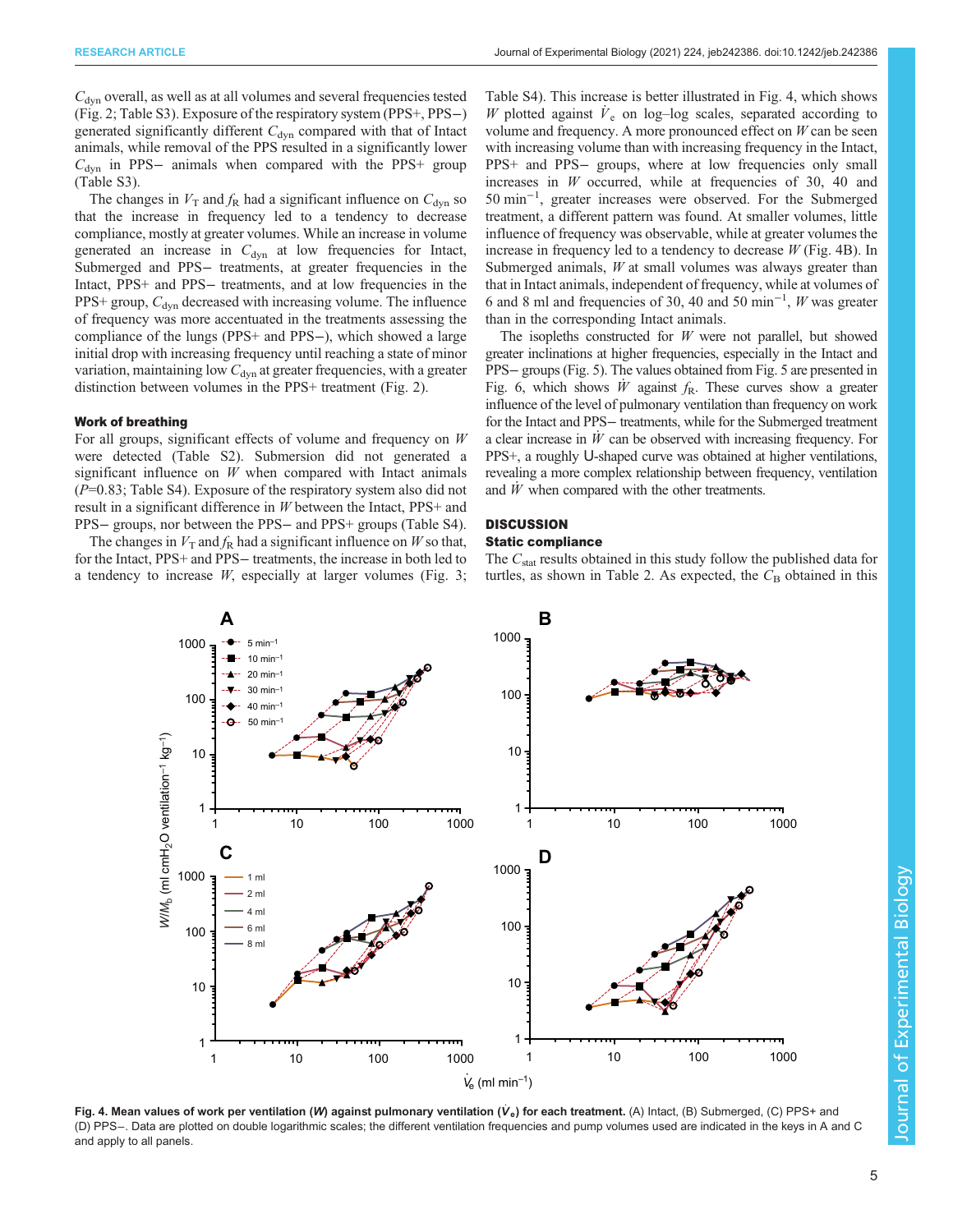<span id="page-5-0"></span>

Fig. 5. Linear regression of W plotted against Ve for each treatment. (A) Intact, (B) Submerged, (C) PPS+ and (D) PPS−. Data for W (ml cmH<sub>2</sub>O ventilation<sup>–1</sup> kg<sup>–1</sup>) and V<sub>e</sub> (ml min<sup>–1</sup>) were log<sub>10</sub> transformed; data are separated by the different ventilation frequencies, given in the key. The vertical lines indicate ventilation of (from left to right) 25, 50, 75, 100 and 125 ml min<sup>-1</sup>.

study reflects the relative rigidity that has been attributed to the turtle shell, although the values for  $C_B$  found here were somewhat greater than those obtained in other studies, and are greater than those obtained for adult Caiman yacare, Crocodylus niloticus and Gekko gecko [\(Table 2](#page-6-0)). [Table 3](#page-7-0) shows the percentage of the work required to overcome the elastic forces resisting the static inflation of the lung coming from the body wall or the lungs. The expected pattern for reptiles is obtained, in which the body wall offers most of the elastic resistance [\(Vitalis and Milsom, 1986a\)](#page-9-0); however, the resistance offered by the body wall was found in the present study to be less than that found in other studies on the same species. This could be related to the size of the specimens analyzed here, as the deformability of the carapace of T. scripta turtles decreases with growth, which may be the product of an increase in the degree of mineralization or thickness of the shell ([Fish and Stayton, 2014\)](#page-9-0). Looking at juveniles and adults of Caiman yacare, [Reichert et al.](#page-9-0) [\(2019\)](#page-9-0) also found a difference in their compliance, with juveniles presenting a greater  $C_{\rm B}$  than adults, which could reflect the lack of osteoderms and a lower degree of muscle mass and keratinization of the body wall in young caimans.

### Dynamic compliance and work of breathing

 $C<sub>dyn</sub>$  in the Intact group showed a similar magnitude and pattern to those described in the literature; however, a greater dependency on volume and frequency was found in the present study. Although we found  $C<sub>dyn</sub>$  to be greatest at the lowest frequency and to decrease with increasing frequency, as shown by [Vitalis and Milsom \(1986a\),](#page-9-0) this was not true for the lower volumes tested, mostly 1 and 2 ml, where  $C_{dyn}$  remained unchanged with increasing frequency. These differences might be explained by the fact that the animals used by [Vitalis and Milsom \(1986a\)](#page-9-0) had double the body mass of the animals used in the present study and, furthermore, the pump volumes used by [Vitalis and Milsom \(1986a\)](#page-9-0) ranged from 1.8 to 10.8 ml kg−<sup>1</sup> , whereas in this study pump volumes ranged from 4.3 to 34.8 ml kg<sup>-1</sup>. As resting  $V_T$  in normoxic normocarbic breathing T. scripta ranges between 20 and 30 ml kg<sup>-1</sup> ([Trevizan-Baú et al.,](#page-9-0) [2018\)](#page-9-0), the present study explored breathing mechanics by simulating  $V_T$  comparable to those of undisturbed animals. This allowed a better evaluation of the effect of ventilation volume on  $C_{\text{dyn}}$ , finding a greater influence of volume, just as has been described by [Milsom and Vitalis \(1984\)](#page-9-0) for tokay geckos. Interestingly, we found an inversion of volume with increasing frequency: at low frequencies,  $C_{dyn}$  increased with increasing volume, while at the greatest frequencies,  $C_{dyn}$  decreased with increasing volume, and the inversion took place around 20 min−<sup>1</sup> . A similar pattern was observed in the PPS− group, but at a frequency of 10 min<sup>-1</sup> [\(Fig. 2\)](#page-2-0). As the decrease in  $C_{dyn}$  with increasing frequency is related to an increase in the stiffness of the lungs [\(Vitalis and Milsom, 1986a](#page-9-0)), according to Laplace's law, an increase in volume would reduce the apparent stiffness of the lung; however, this would be compensated for by a decreasing elasticity of the organ at larger volumes [\(Milsom and Vitalis, 1984](#page-9-0)). Thus, greater pressure changes would be necessary to produce the same volume change at greater frequencies [\(Reichert et al., 2019](#page-9-0)), which would generate the need for more work as the volume increases, especially at greater frequencies.

The results obtained for  $W$  in Intact animals and the PPS+ and PPS– groups showed an increase with increasing volume, being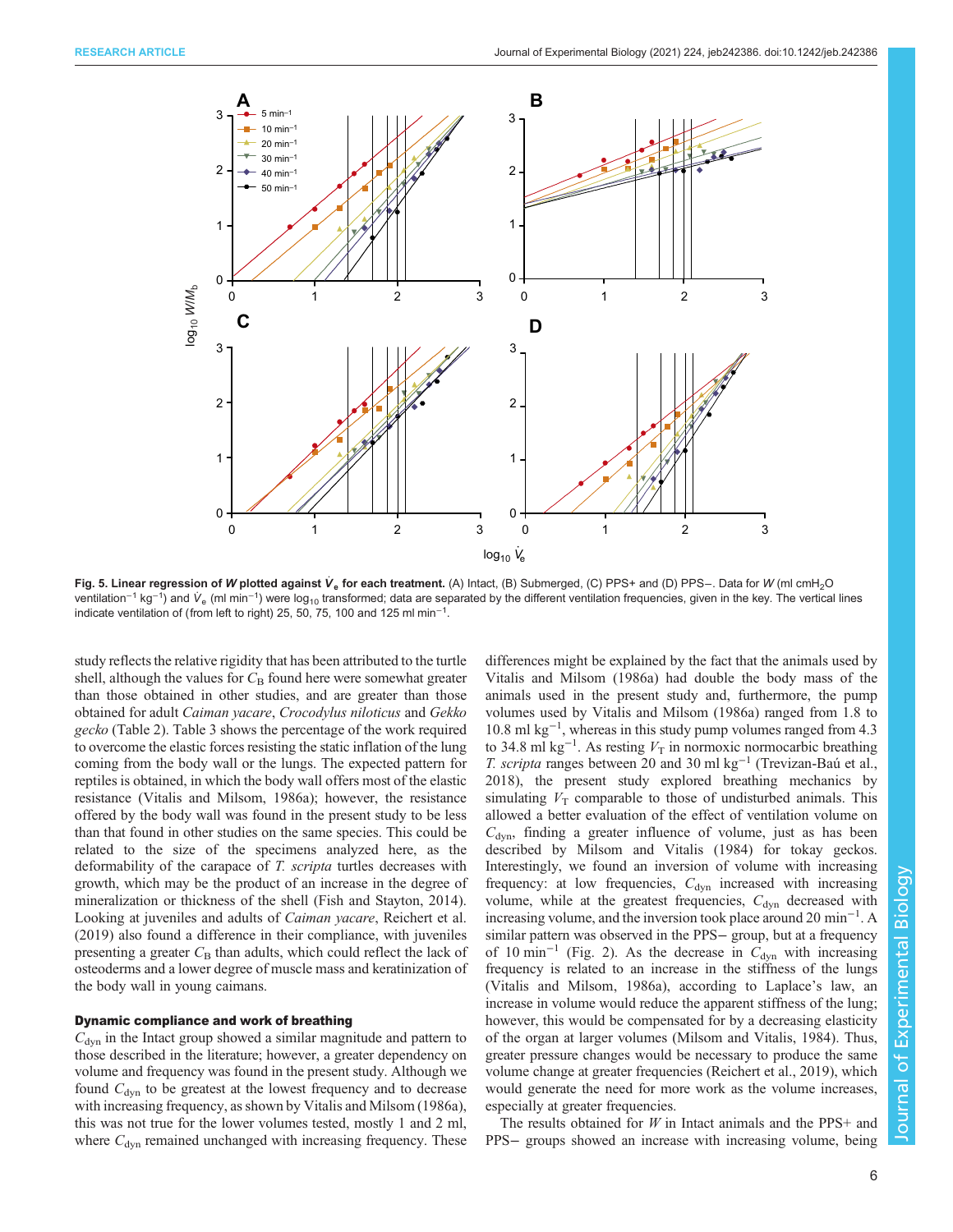<span id="page-6-0"></span>

Fig. 6. Minute work of breathing (W) plotted against f<sub>R</sub> for each treatment. (A) Intact, (B) Submerged, (C) PPS+ and (D) PPS−. W was derived from regressions given in [Fig. 5.](#page-5-0) Data were separated by different  $V_e$ , given in the key.

exacerbated by increasing frequency ([Fig. 3](#page-3-0)). These results are coherent with the patterns observed for  $C_{dyn}$ , stiffer systems needing more work to be ventilated, and in addition are similar to the patterns described in the literature for G. gecko ([Milsom and Vitalis, 1984\)](#page-9-0), C. yacare [\(Reichert et al., 2019](#page-9-0)) and T. scripta [\(Vitalis and Milsom,](#page-9-0) [1986a](#page-9-0)).

While Intact animals showed  $\dot{W}$  to be greatest at 5 min<sup>-1</sup> and smallest at 50 min<sup>-1</sup>, PPS- lungs showed the lowest values of minute work, with little or no influence of ventilation frequency, suggesting that the body wall and the PPS are the main factors defining the relationship between minute work and ventilatory frequency (Fig. 6). With the graphs generated, it is also possible to evaluate the frequency responsible for generating the least mechanical work; however, the pattern obtained here for Intact animals differs greatly from the U-shaped curves presented for turtles of the same species by [Vitalis and Milsom \(1986a\)](#page-9-0) and for

Table 2. Values of total static compliance  $(C_T)$ , body wall compliance  $(C_B)$  and lung compliance  $(C_L)$  standardized by body mass  $(C_{stat}/M_b)$  of reptiles

| Order             | <b>Species</b>                   | $M_{\rm b}$ (kg) | $C_T$ (ml cmH <sub>2</sub> O <sup>-1</sup> kg <sup>-1</sup> ) | $C_B$ (ml cmH <sub>2</sub> O <sup>-1</sup> kg <sup>-1</sup> ) | $C_{L}$ (ml cmH <sub>2</sub> O <sup>-1</sup> kg <sup>-1</sup> ) | Reference                   |
|-------------------|----------------------------------|------------------|---------------------------------------------------------------|---------------------------------------------------------------|-----------------------------------------------------------------|-----------------------------|
| <b>Testudines</b> |                                  |                  |                                                               |                                                               |                                                                 |                             |
|                   | Caretta caretta                  | 30.1             | 10.7                                                          | 13.7                                                          | 41.7                                                            | Lutcavage et al., 1989      |
|                   | Mauremys caspica                 | 0.2              | 15.3                                                          | $\overline{\phantom{0}}$                                      |                                                                 | Pages et al., 1990          |
|                   | Trachemys scripta                | $0.2 -$<br>0.6   | 10.0                                                          | 10.6                                                          | 170.0                                                           | Jackson, 1971               |
|                   | Trachemys scripta                | 0.7              | 8.4                                                           | 11.6                                                          | 35.1                                                            | Vitalis and Milsom, 1986a,b |
|                   | Trachemys scripta                | 0.2              | 12.2                                                          | 21.69                                                         | 42.5                                                            | This study                  |
|                   | Trachemys scripta<br>(submerged) | 0.2              | 13.3                                                          | 33.2                                                          | 42.5                                                            | This study                  |
| Crocodylia        |                                  |                  |                                                               |                                                               |                                                                 |                             |
|                   | Caiman yacare (juvenile)         | 0.03             | 28.9                                                          | 33.9                                                          | 154                                                             | Reichert et al., 2019       |
|                   | Caiman yacare (adult)            | 27.9             | 12.0                                                          | 16.7                                                          | 42.5                                                            | Reichert et al., 2019       |
|                   | Crocodylus niloticus             | 4.1              | 12.3                                                          | 10.6                                                          | 73.9                                                            | Perry, 1988                 |
| Squamata          |                                  |                  |                                                               |                                                               |                                                                 |                             |
|                   | Chamaeleo chamaeleo              | 0.0              | 306                                                           | 512.0                                                         | 759.0                                                           | Perry and Duncker, 1978     |
|                   | Gekko gecko                      | 0.1              | 47.0                                                          | 57.0                                                          | 273.0                                                           | Perry and Duncker, 1978     |
|                   | Gekko gecko                      | 0.1              | 16.0                                                          | 15.0                                                          | 202.0                                                           | Milsom and Vitalis, 1984    |
|                   | Lacerta viridis                  | 0.0              | 18.0                                                          | 27.0                                                          | 62.0                                                            | Perry and Duncker, 1978     |
|                   | Tupinambis merianae              | 0.7              | 23.1                                                          | 39.7                                                          | 90.7                                                            | Klein et al., 2003          |
|                   | Varanus exathematicus            | 0.2              | 67.0                                                          | 82.0                                                          | 36.0                                                            | Perry and Duncker, 1978     |

C<sub>stat</sub>, static pulmonary compliance.

**Journal of Experimental Biology** Journal of Experimental Biology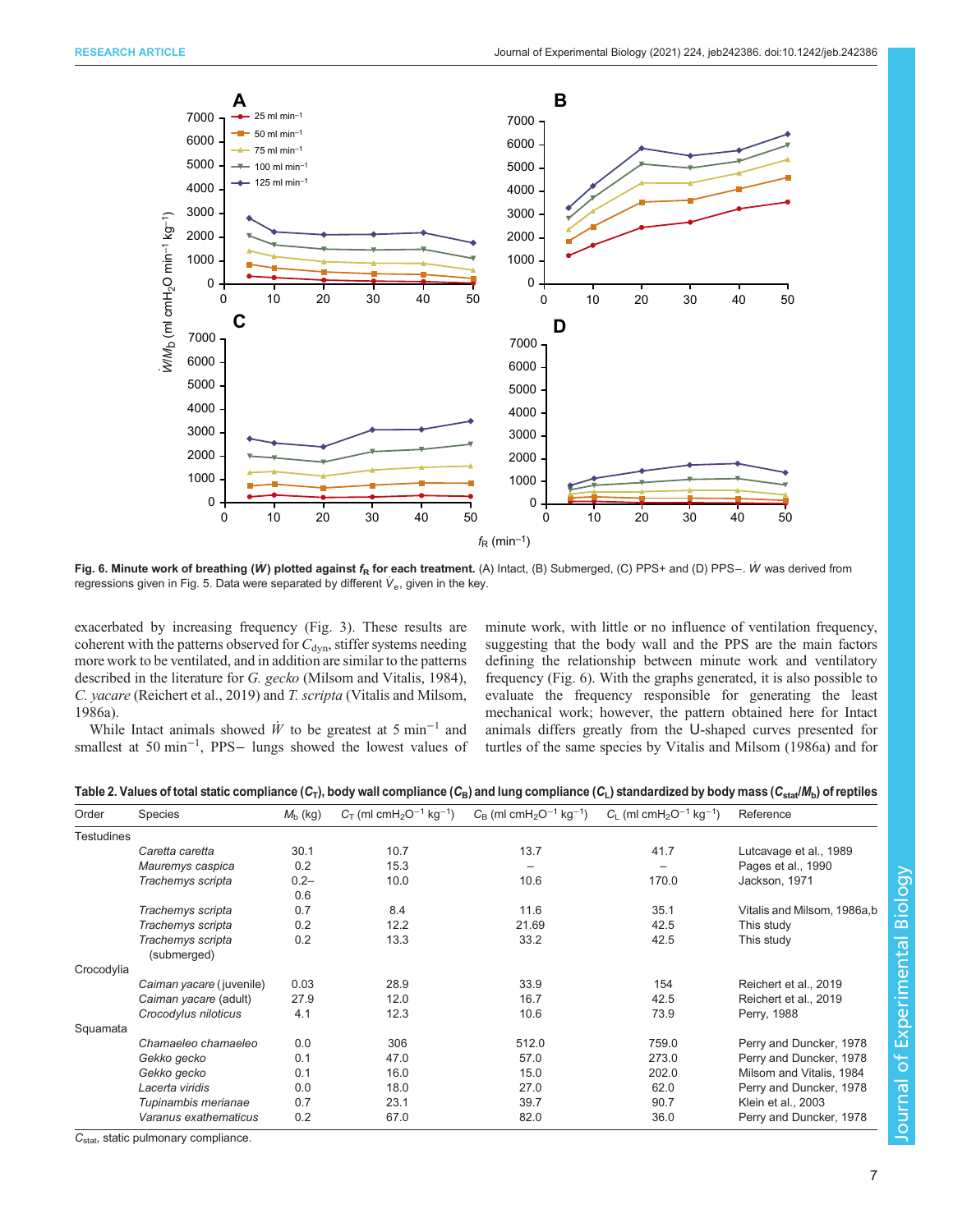|                   |                          | Total work (%) |       |                             |
|-------------------|--------------------------|----------------|-------|-----------------------------|
| Order             | Species                  | Body wall      | Lungs | Reference                   |
| <b>Testudines</b> |                          |                |       |                             |
|                   | Caretta caretta          | 75             | 25    | Lutcavage et al., 1989      |
|                   | Trachemys scripta        | 94             | 6     | Jackson, 1971               |
|                   | Trachemys scripta        | 75             | 25    | Vitalis and Milsom, 1986a,b |
|                   | Trachemys scripta        | 66             | 34    | This study                  |
|                   | T. scripta (submerged)   | 56             | 44    | This study                  |
| Crocodylia        |                          |                |       |                             |
|                   | Caiman yacare (juvenile) | 82             | 18    | Reichert et al., 2019       |
|                   | Caiman yacare (adult)    | 72             | 28    | Reichert et al., 2019       |
|                   | Crocodylus niloticus     | 87             | 13    | Perry, 1988                 |
| Squamata          |                          |                |       |                             |
|                   | Chamaeleo chamaeleo      | 60             | 40    | Perry and Duncker, 1978     |
|                   | Gekko gecko              | 83             | 17    | Perry and Duncker, 1978     |
|                   | Gekko gecko              | 93             |       | Milsom and Vitalis, 1984    |
|                   | Lacerta viridis          | 70             | 30    | Perry and Duncker, 1978     |
|                   | Tupinambis merianae      | 70             | 30    | Klein et al., 2003          |
|                   | Varanus exathematicus    | 82             | 18    | Perry and Duncker, 1978     |

### <span id="page-7-0"></span>Table 3. Percentage of total work required to overcome the elastic forces resisting the static inflation of the lungs associated with either the body wall or the lungs

Data were calculated based on  $C_{stat}$  standardized by  $M_{\rm b}$ .

C. yacare by [Reichert et al. \(2019\)](#page-9-0). Such a discrepancy may be explained by the fact that we did not test frequencies above 50 min<sup>-1</sup> as in the previous studies. Furthermore,  $W$  did not behave in the same manner with increasing ventilation as seen in other studies. While  $W$  in  $G$ . gecko,  $T$ . scripta and  $C$ . yacare behaves roughly similarly at each frequency tested when plotted against ventilation [\(Milsom and Vitalis, 1984](#page-9-0); [Vitalis and Milsom, 1986a](#page-9-0); [Reichert](#page-9-0) [et al., 2019](#page-9-0)), in the present study, the same plot ([Fig. 5](#page-5-0)) resulted in non-parallel isopleths, due to a great increase in  $W$  at volumes of 4, 6 and 8 ml and frequencies of 30, 40 and 50 min−<sup>1</sup> . [Fig. 7](#page-8-0) shows the relative change of  $W$  derived from data plotted in [Fig. 4](#page-4-0). To investigate the effect of either an increase in volume or an increase in frequency on W, we calculated for every volume applied the percentage change in work when frequency increased ([Fig. 7](#page-8-0)A), and for every frequency applied the percentage change in work when volume increased [\(Fig. 7](#page-8-0)B). It seems evident that, in all treatments, changes in frequency at any volume resulted in only minor changes in W, whereas changes in volume, with the exception of the Submerged group, mostly doubled  $W$  with every increment of volume. In particular, an increase from 2 to 4 ml increased W 3- to 5-fold in the Intact, PPS+ and PPS− groups.

### Influence of submersion

Only [Reichert et al. \(2019\)](#page-9-0), studying ventilatory mechanics of submerged C. yacare juveniles, have investigated the effect of submersion on ventilatory mechanics in a reptile. They found no difference in  $C_{stat}$  between emerged and submerged animals, while  $C<sub>dyn</sub>$  was significantly reduced and W significantly increased with immersion, mainly at the steepest floatation angle, at a hydrostatic pressure of about 5 cm $H_2O$ .

The statistical analysis suggested that submersion significantly increased  $C_{\text{stat}}$  and decreased  $C_{\text{dyn}}$ , but did not significantly affect W. The last seems contradictory, as  $\dot{W}$  ([Fig. 6B](#page-6-0)) showed greater values in Submerged when compared to Intact animals. The analytical approach to model the distribution of data independently for each treatment and combination of volume and frequency was applied here for the first time to data on breathing mechanics, and the obtained residuals provided support for the differences found [\(Fig. 3](#page-3-0)A,B). While the mean values given for  $C_{dyn}$  in [Fig. 2B](#page-2-0) suggest a tendency to increase with submergence, the corresponding residuals showed a tendency to decrease with increasing frequency, and were mostly smaller than the residuals found for the Intact treatment, which also showed a greater dispersion for positive values at higher volumes and frequencies. Compared with Intact animals, hydrostatic pressure seemed to result in greater  $C_{\text{dyn}}$  at the greater volumes used. As shown by [Jackson \(1971\),](#page-9-0) changes in body cavity volume can significantly alter  $C_{\text{stat}}$  in T. scripta, but the hydrostatic pressure applied to our animals might not have been enough to push the soft body parts inwards sufficiently to impact the respiratory system. Furthermore, the limbs were floating freely in the water, possibly offering less resistance to lung inflation and explaining the differences seen in  $C_{dyn}$  between Intact and Submerged animals.

While hydrostatic pressure might or might not aid in passive exhalation by pushing the viscera into the body cavity, during inspiration the animal must exert a greater contractile force by the inspiratory muscles to actively increase the volume of the abdominal cavity, resulting in increased mechanical work of breathing ([Gaunt](#page-9-0) [and Gans, 1969](#page-9-0)). As evidenced by mean values of  $W$  ([Fig. 3B](#page-3-0)), with the exception of the greatest volumes and frequencies, work per ventilation was greater in Submerged animals than in Intact ones, resulting in small relative changes in  $W$  due to the increase in volume ([Fig. 7](#page-8-0))

Submerged T. scripta show an instantaneous breathing frequency  $(f')$  of about 22 breaths min<sup>-1</sup> under normoxic conditions [\(Trevizan-Baú et al., 2018](#page-9-0)). When challenged by either hypoxia or hypercarbia,  $f'$  tended to decrease (down to roughly 18 breaths min<sup>-1</sup>), while  $V_T$  increased from about 20 ml kg<sup>-1</sup> up to about 60 ml kg−<sup>1</sup> ([Trevizan-Baú et al., 2018](#page-9-0)). As overall breathing frequency only showed a small tendency to increase from 1 to 2 breaths min−<sup>1</sup> , the resulting minute ventilation increased from resting values of  $16-20$  ml min<sup>-1</sup> kg<sup>-1</sup>, up to 116.5 ml min<sup>-1</sup> kg<sup>-1</sup> at 3% O<sub>2</sub>, or 215.9 ml min<sup>-1</sup> kg<sup>-1</sup> at 6.0%  $CO<sub>2</sub>$  ([Trevizan-Baú et al., 2018\)](#page-9-0). The large increase in  $V<sub>T</sub>$  observed under both hypoxia and hypercarbia might represent a compromise between efficient lung ventilation and mechanical cost of ventilation [\(Vitalis and Milsom, 1986b\)](#page-9-0). Despite increasing volumes resulting in greater  $W$  for any given frequency [\(Fig. 3](#page-3-0)), a turtle should not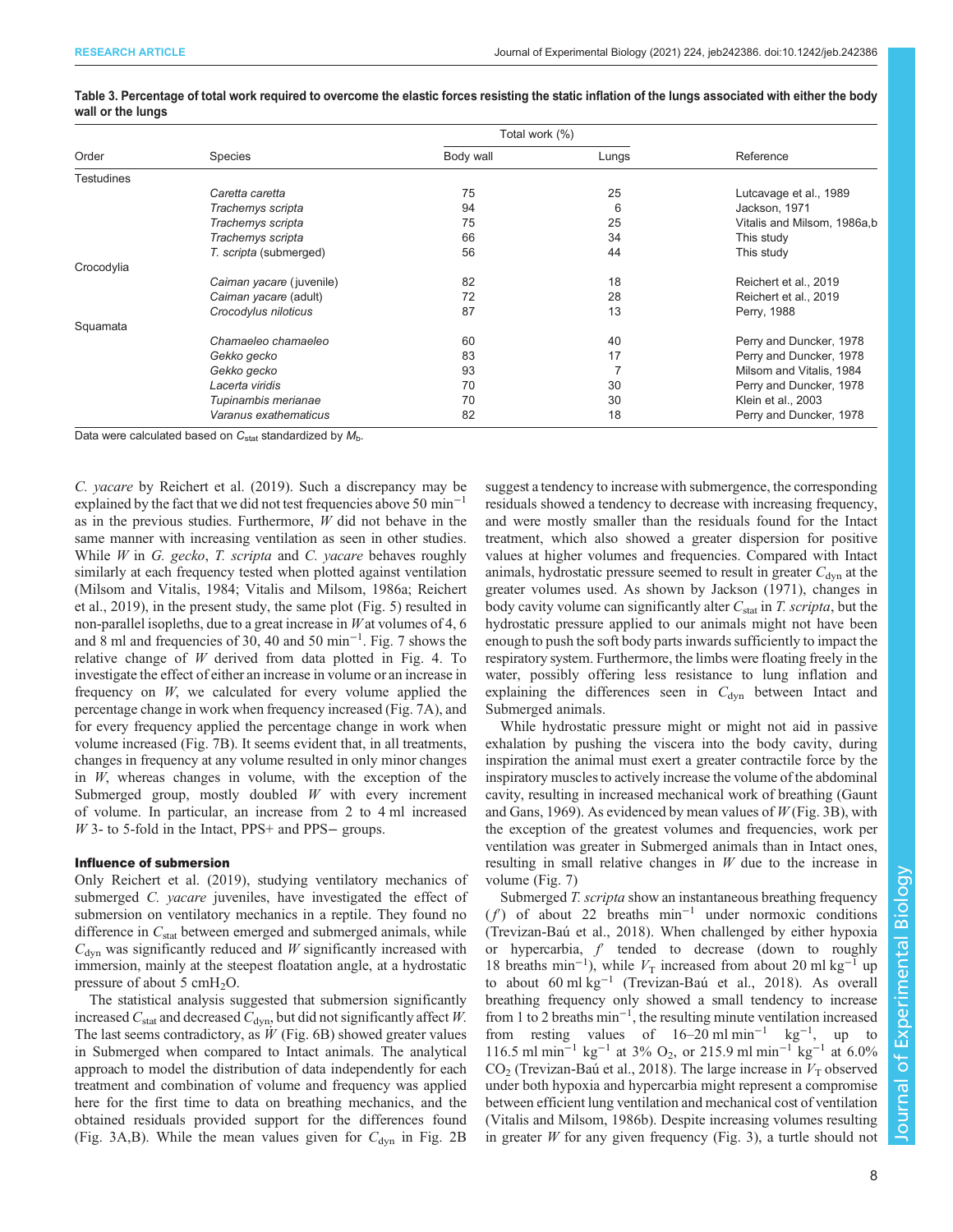<span id="page-8-0"></span>

Fig. 7. Percentage change in W for the different treatments. (A) Relative change in W (derived from data given in [Fig. 4\)](#page-4-0) caused by an increase in frequency (increase in frequency from 5 to 10, 10 to 20, 20 to 30, 30 to 40, and 40 to 50 min<sup>-1</sup>), for the different volumes (from left to right within each frequency dataset: 1, 2, 4, 6, 8 ml). (B) Relative change in W (derived from data given in [Fig. 4\)](#page-4-0) caused by an increase in volume (increase in volume from 1 to 2, 2 to 4, 4 to 6, and 6 to 8 ml), for the different frequencies (from left to right within each volume dataset: 5, 10, 20, 30, 40, 50 min<sup>-1</sup>).

ventilate at low volumes and high frequencies, as such a breathing pattern would increase dead-space ventilation and thereby reduce the transport of fresh air to the respiratory surfaces [\(Vitalis and](#page-9-0) [Milsom, 1986b](#page-9-0)). The decrease in  $f$  observed in conscious submerged animals when ventilatory demand increased might be explained by the great decrease in minute work observed in the present study when frequency decreased from 20 to 10 min−<sup>1</sup> [\(Fig. 6B](#page-6-0)). Analysis of work per breath in submerged animals [\(Fig. 3](#page-3-0)B) actually suggests that increasing frequency did not increase W, unlike in Intact animals. This could indicate that submerged turtles might be able to ventilate their respiratory system at a given volume and with frequencies between 20 and 40 min−<sup>1</sup> without significantly increasing the mechanical cost of ventilation [\(Fig. 6](#page-6-0)B). Interestingly, Podocnemis unifilis, a semiaquatic turtle with very similar habits to *T. scripta*, did show a very great increase in breathing frequency (from about 2 to 16 breaths min−<sup>1</sup> ) and only a moderate increase in  $V_T$  (10 to 18 ml kg<sup>-1</sup>) when challenged with hypercarbia while submerged ([Cordeiro et al., 2016](#page-9-0)). The breathing mechanics of *P. unifilis*, however, has yet to be investigated.

### Influence of the PPS

Few studies have evaluated the influence of intracoelomic septa on the ventilatory mechanics of reptiles. In the tegu lizard, the removal of the post-hepatic septum (PHS), without removing any other organ, led to a decrease in  $C_{\text{stat}}$  ([Klein et al., 2003](#page-9-0)), while in the present study, the removal of the turtle PPS led to a decrease in  $C_{dyn}$ , but did not significantly affect  $C_{stat}$  and W. While the results found for the tegu lizard occurred as a result of displacement of the viscera towards the pleuro-hepatic cavity, previously delimited by the PHS, reducing the space for lung expansion ([Klein et al., 2003](#page-9-0)), in turtles, the PPS may act to stabilize the heterogeneous structure of the lung, preventing preferentially collapse of the denser cranial and central regions ([Perry](#page-9-0) [and Duncker, 1980\)](#page-9-0). While  $C_{\text{stat}}$  did not show a significant change as a result of removal of the PPS,  $C_{\text{dyn}}$  was considerably lower in the PPS− group at lower volumes and especially at frequencies ranging from 5 to 30 min−<sup>1</sup> [\(Fig. 2](#page-2-0)). The greatest volumes tested tended to show a similarly low  $C_{dyn}$  at frequencies of 40 and 50 min<sup>-1</sup> in PPS+ and PPS– treatments; for example, at 8 ml and 50 min<sup>-1</sup>,  $C_{dyn}$  was 2.24 ml cmH<sub>2</sub>O<sup>-1</sup> kg<sup>-1</sup> for the PPS− and 4.19 ml cmH<sub>2</sub>O<sup>-1</sup> kg<sup>-1</sup> for the PPS+ treatment [\(Fig. 2](#page-2-0)).

Contrary to the frequency-dependent inversion in  $C_{dyn}$  seen in PPS− animals, in the PPS+ group, the smallest volumes always produced the greatest compliance and increasing volumes decreased  $C<sub>dyn</sub>$  at every frequency. These results suggest that the PPS not only acts by increasing the compliance of the isolated respiratory system but also seems to change the overall mechanical response of the respiratory system to changes in volume and frequency.

Functionally, the PPS of T. scripta seems to maintain the cranial and central part of the respiratory system in a partially expanded state, and within this volume, small volumes of air may easily be moved without the interference of the viscera. The decrease in  $C_{\text{dyn}}$ in PPS− animals could be explained according to Laplace's law, where geometric changes resulting from an increase in lung volume result in an apparent decrease in the rigidity of the respiratory system [\(Milsom and Vitalis, 1984\)](#page-9-0). The opposite may have occurred with the removal of the PPS, collapsing pulmonary structures, decreasing the size of pulmonary chambers, leading to an increase in the apparent rigidity of the system, and decreasing  $C_{\text{dyn}}$ . Thus, the PPS seems to maintain the structural integrity of the lung within a given volume of the body cavity, reducing its apparent stiffness.

Regarding work per ventilation [\(Fig. 3](#page-3-0)), only at the greatest volume (8 ml) was  $W$  much larger in the PPS+ group, especially at the greatest frequency. Our hypothesis for the unexpectedly greater W at 8 ml in lungs with intact PPS might be related to a possible deformation of the carapace once the plastron had been removed. The relatively young individuals used here might not have possessed a sufficiently ossified carapace to maintain the angle of the carapace with the vertebral column. The resulting increase in carapace width would extend the PPS, increasing its tension, as it is fixed to the inner lining of the carapace. A PPS stretched in such a way could thus increase the work required to move it at large ventilation volumes. At small volumes, the caudal part of the lungs not covered by the PPS would expand, offering little resistance, but at the greatest volume used, the caudal expansion of the lungs would be maximal and the PPS would need to move ventrally to account for increased lung volume, resulting in greater work due to the tensioned PPS. As in the intact animal the PPS would not be stretched in the hypothesized manner, the work necessary to move the viscera during ventilatory movements seems to be less when compared with that for lungs with intact PPS. If this is actually the case, it would show how variation in the tension of an intracoelomic septum might influence breathing mechanics.